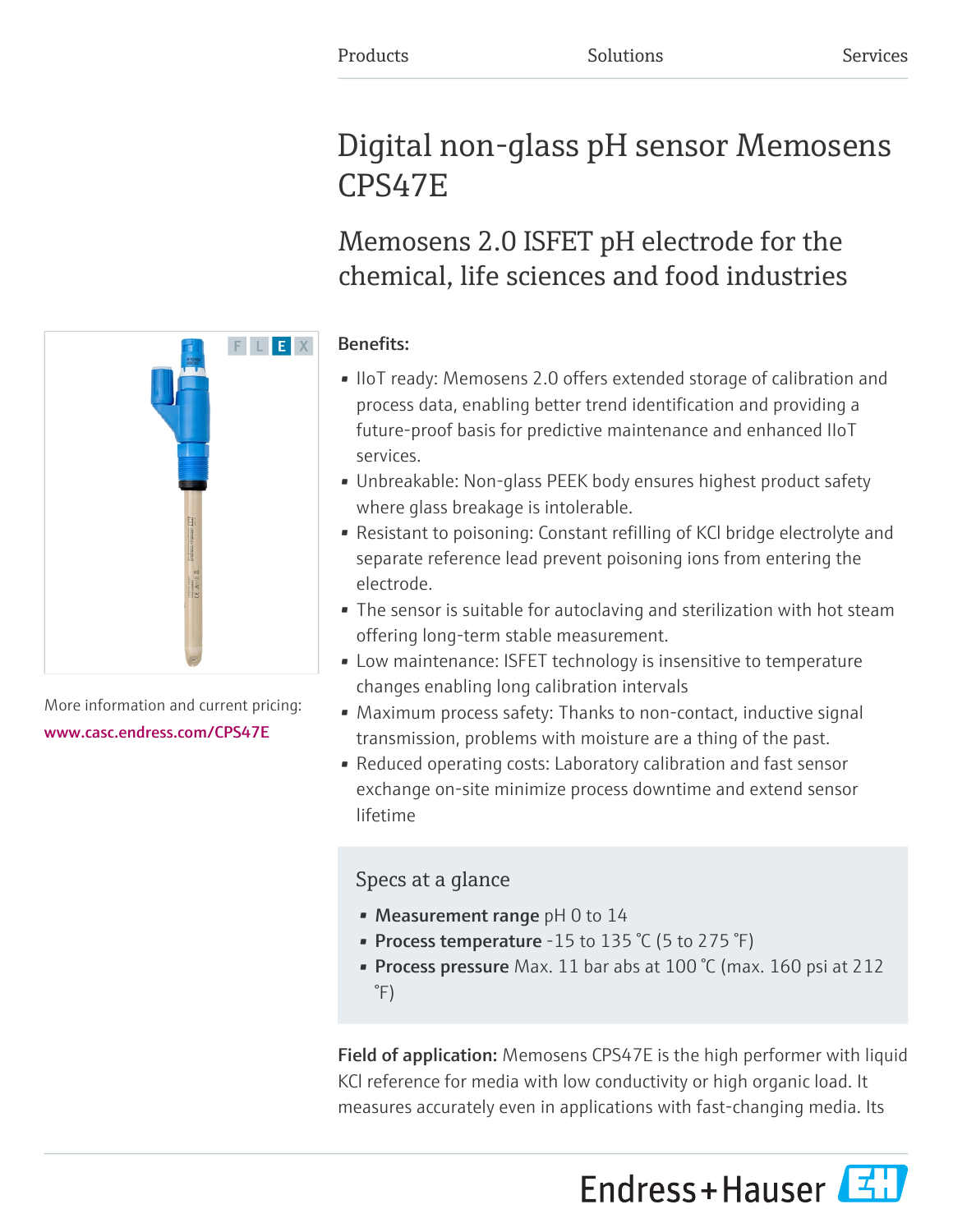unbreakable shaft ensures best product safety. Thanks to Memosens 2.0 digital technology, the pH sensor resists moisture and enables lab calibration, increasing process safety and simplifying operation. Its extended storage of calibration and process data provides a perfect basis for predictive maintenance.

# Features and specifications

# pH Measuring principle

ISFET

# Application

For applications requiring high accuracy in blocking media or high content of organic solvents

# Characteristic

Digital, sterilizable and autoclavable pH electrodes for hygienic production processes with KCl vessel for measuring in media with low conductivity

### Reference

Liquid KCl

#### Measurement range

pH 0 to 14

# Measuring principle

Measuring principle

#### Design

Design